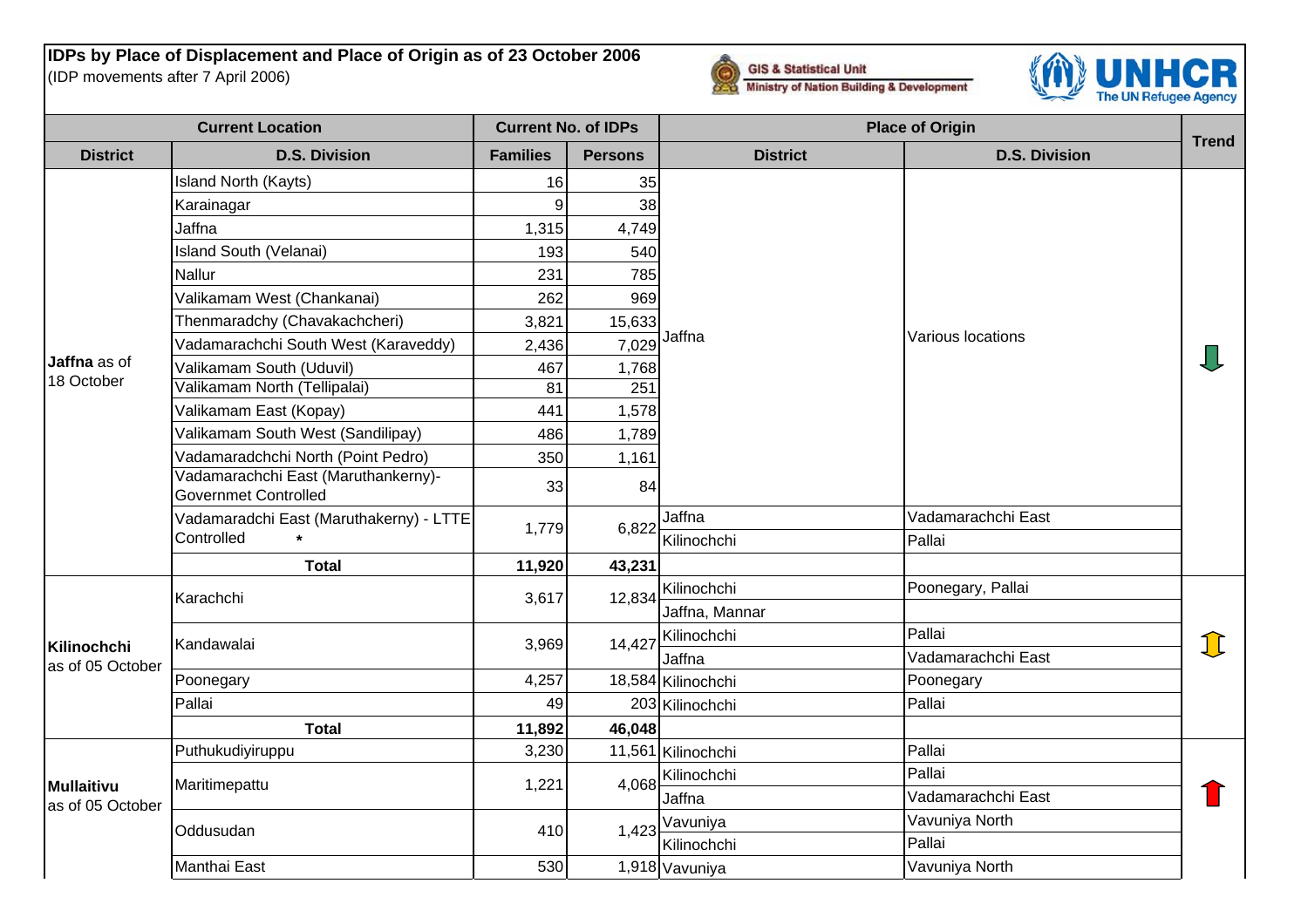| Mullaitivu<br>as of 05 October                                                                              | Thunukkai                                     | 689    |        | Vavuniya                                            | Vavuniya North                           |    |
|-------------------------------------------------------------------------------------------------------------|-----------------------------------------------|--------|--------|-----------------------------------------------------|------------------------------------------|----|
|                                                                                                             |                                               |        |        | 2,527 Kilinochchi                                   | Pallai, Poonegary                        |    |
|                                                                                                             |                                               |        |        | Mannar                                              |                                          |    |
|                                                                                                             | <b>Total</b>                                  | 6,080  | 21,497 |                                                     |                                          |    |
|                                                                                                             | Manthai West (LTTE Controled)                 | 569    |        | 2,291 Mannar                                        | Various locations                        |    |
|                                                                                                             |                                               | 202    | 750    | Jaffna, Trincomalee, Vavuniya,<br><b>Batticaloa</b> |                                          |    |
|                                                                                                             | Nanaddan                                      | 179    |        | 690 Mannar                                          | Nanaddan, Mannar, Manthai West           | J) |
|                                                                                                             |                                               | 5      |        | 18 Trincomalee, Jaffna                              |                                          |    |
| <b>Mannar</b>                                                                                               | Madhu (LTTE Controled)                        | 1,213  |        | 4,812 Mannar                                        | Manthai West, Mannar, Nanaddan,<br>Madhu |    |
| as of 30<br>September                                                                                       |                                               | 382    | 983    | Jaffna, Kilinochchi, Trincomalee,<br>Vavuniya       |                                          |    |
|                                                                                                             | Musalai                                       | 88     |        | 213 Mannar                                          | Nanadan, Madhu, Mannar                   |    |
|                                                                                                             |                                               | 25     |        | 94 Puttalam, Jaffna, Kilinochchi                    |                                          |    |
|                                                                                                             | Mannar                                        | 7      |        | 26 Mannar                                           | Manthai West, Musali, Nanaddan,<br>Madhu |    |
|                                                                                                             |                                               | 10     |        | 37 Jaffna, Trincomalee                              |                                          |    |
|                                                                                                             | <b>Total</b>                                  | 2,680  | 9,914  |                                                     |                                          |    |
|                                                                                                             | Vavuniya South (Government Controlled)        | 15     |        | 42 Vavuniya                                         | Vavuniya South                           |    |
| Vavuniya as of<br>10 October<br><b>Trincomalee</b><br>as of<br>19 October<br>Batticaloa as of<br>23 October | Vengalacheddikulam (Government<br>Controlled) | 15     |        | 55 Jaffna, Trincomalee                              |                                          |    |
|                                                                                                             | Vavuniya North (LTTE Controlled)              | 862    |        | 3,290 Jaffna, Vavuniya, Trincomalee,<br>Mannar      | Vavuniya North                           |    |
|                                                                                                             | Vavuniya (LTTE Controlled)                    | 1,735  |        | 7,132 Vavuniya                                      | Vavuniya                                 |    |
|                                                                                                             | <b>Total</b>                                  | 2,627  | 10,519 |                                                     |                                          |    |
|                                                                                                             | <b>Trincomalee Town and Gravets</b>           | 686    | 2,007  |                                                     |                                          |    |
|                                                                                                             | Muttur                                        | 388    | 1,186  | Trincomalee                                         | <b>Mostly from Muttur</b>                |    |
|                                                                                                             | Kiniya                                        | 322    | 1,305  |                                                     |                                          |    |
|                                                                                                             | <b>Total</b>                                  | 1,396  | 4,498  |                                                     |                                          |    |
|                                                                                                             | Koralai Pattu North / Vaharai                 | 10,140 | 37,041 | Trincomaee                                          | Echchalampattu, Muttur                   |    |
|                                                                                                             |                                               |        |        | Batticaloa                                          | Koralai Pattu North/Vaharai              |    |
|                                                                                                             | Manmunai South & Eruvil Pattu                 | 404    |        | 1,342 Trincomalee                                   | <b>Mostly from Muttur</b>                |    |
|                                                                                                             | Porativu Pattu                                | 15     |        | Trincomalee                                         | Muttur                                   |    |
|                                                                                                             |                                               |        |        | 58 Jaffna                                           | Chavakachcheri                           |    |
|                                                                                                             |                                               |        |        | <b>Batticaloa</b>                                   | Porativu Pattu                           |    |
|                                                                                                             | <b>Eravur Pattu</b>                           | 802    |        | 2,984 Trincomalee, Batticaloa                       |                                          |    |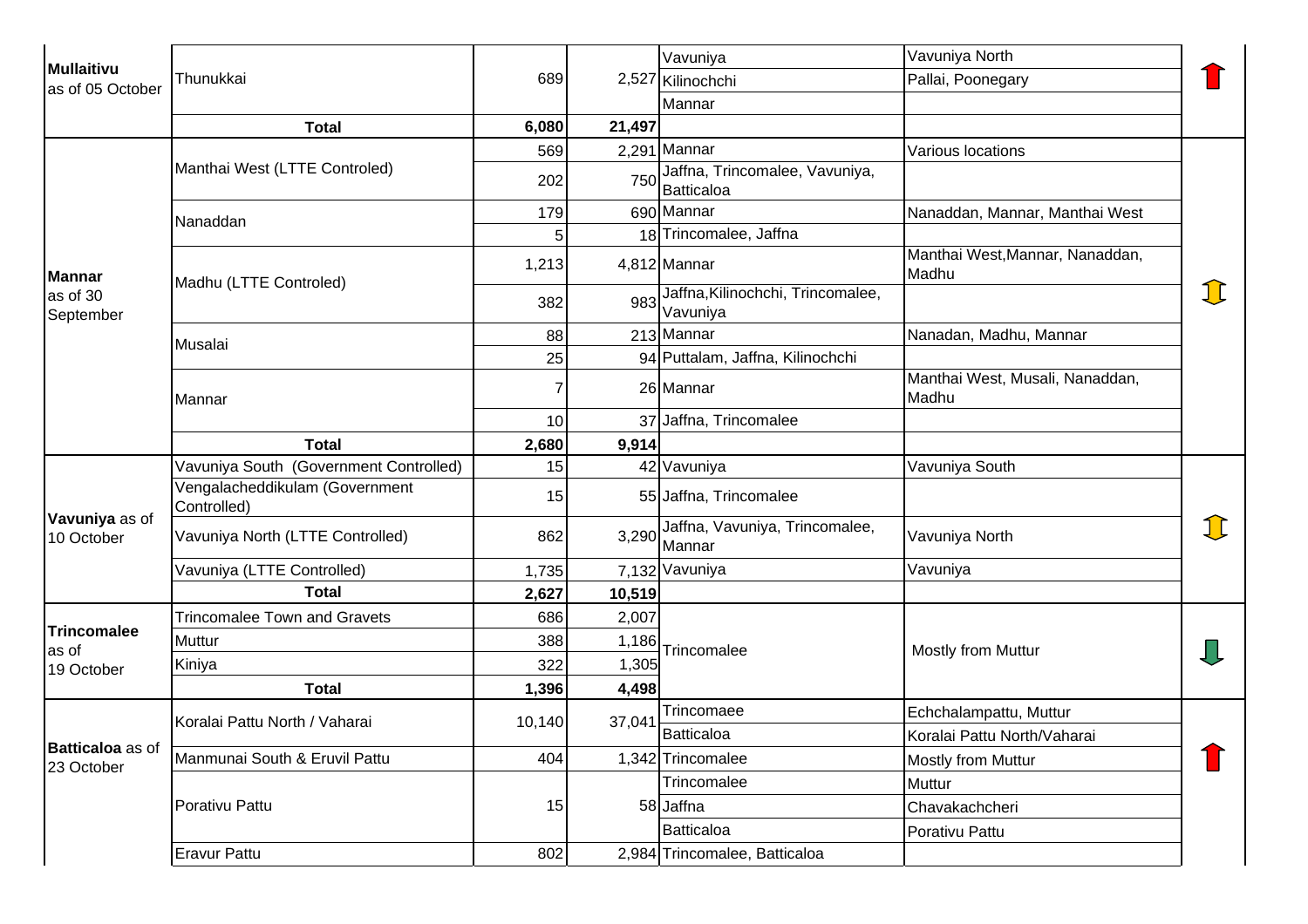| <b>Batticaloa</b> as of<br>23 October | Manmunai Pattu (Araipattai)     | 193            |        | 591 Trincomalee   |                             |             |
|---------------------------------------|---------------------------------|----------------|--------|-------------------|-----------------------------|-------------|
|                                       | Koralai Pattu                   | 1,979          | 6,638  | Trincomalee       |                             |             |
|                                       |                                 |                |        | Batticaloa        | Koralai Pattu North & South |             |
|                                       | Manmunai North                  | 1,301          |        | 4,318 Trincomalee |                             |             |
|                                       | Koralai Pattu (Centre)          | 16             |        | 67 Trincomalee    |                             |             |
|                                       | <b>Eravur Town</b>              | $\overline{7}$ |        | 21 Trincomalee    | Muttur, Thopur              |             |
|                                       | Kattankudy                      | 22             |        | 81 Trincomalee    | Muttur                      |             |
|                                       | Manmunai South-West             | 18             |        | 76 Trincomalee    | <b>Muttur</b>               |             |
|                                       | Koralai Pattu West (Oddamavadi) | $\overline{7}$ |        | 25 Trincomalee    | Muttur                      |             |
|                                       | Manmunai West                   | 1,823          |        | 7,078 Batticaloa  | Manmunai West               |             |
|                                       |                                 | 94             | 326    | Mannar            |                             |             |
|                                       | Koralai Pattu (South)           |                |        | Batticaloa        |                             |             |
|                                       | <b>Total</b>                    | 16,821         | 60,646 |                   |                             |             |
|                                       | Addalaichenai                   | 21             |        | 95 Trincomalee    | Muttur                      |             |
|                                       | Akkaraipattu                    | 6 <sup>1</sup> |        | 31 Trincomalee    | Muttur                      |             |
|                                       | Alayadivembu                    | 152            |        | 498 Trincomalee   | Muttur                      |             |
|                                       | Ninthavur                       | 13             | 53     |                   |                             |             |
|                                       | Kalmunai                        | 275            |        | 1,022 Trincomalee | Muttur                      |             |
|                                       | Navithanveli                    | 19             |        | 70 Trincomalee    | Muttur                      |             |
| Ampara as of                          | Saithamaruthu                   | 12             |        | 71 Trincomalee    | <b>Muttur</b>               | <u> 1 L</u> |
| 10 October                            | Thirukkovil                     | 4              |        | 19 Trincomalee    | Muttur                      |             |
|                                       | Karativu                        | 11             | 42     |                   |                             |             |
|                                       | Pothuvil                        | 29             | 103    |                   |                             |             |
|                                       | Samanthurai                     | 22             | 69     |                   |                             |             |
|                                       | Eragama                         | $\overline{3}$ | 17     |                   |                             |             |
|                                       | <b>Total</b>                    | 567            | 2,090  |                   |                             |             |
| Anuradhapura<br>as of<br>16 October   | Kebithigollewa                  | 186            |        | 744 Anuradhapura  | Kebithigollewa              |             |
|                                       | Kekirawa                        | 28             |        | 112 Trincomalee   | <b>Muttur</b>               |             |
|                                       | Thirappane                      | 67             | 268    |                   |                             |             |
|                                       | Mihinthale                      | 18             | 72     |                   |                             |             |
|                                       | <b>Total</b>                    | 299            | 1,196  |                   |                             |             |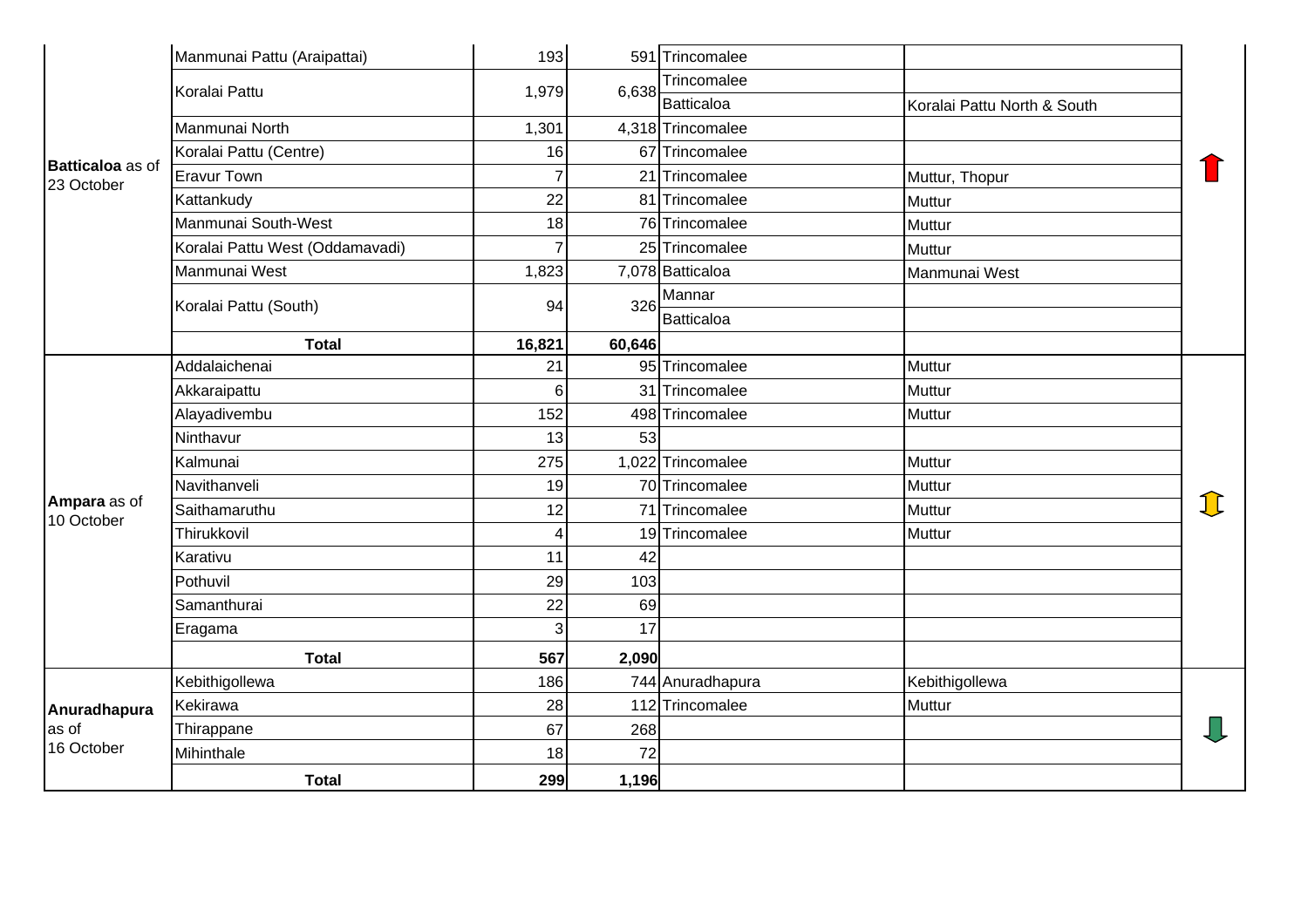| Puttalam<br>as of 10 October        | Kalpitiya      | 312             |                 | l,283 Mannar,                   | Madu, Mannar, Musalai               |  |
|-------------------------------------|----------------|-----------------|-----------------|---------------------------------|-------------------------------------|--|
|                                     | Mundel         | 57              |                 | 217 Trincomalee, Mannar         | Trincomalee, Muttur, Thambalakamam  |  |
|                                     |                | 13              |                 | 52 Batticaloa, Kilinochchi      |                                     |  |
|                                     | Puttalam       | 62              |                 | 300 Jaffna                      |                                     |  |
|                                     |                | 53              |                 | 256 Trincomalee, Jaffna, Mannar | Muttur, Thoppur, Kurunagar, Pesalai |  |
|                                     | Total          | 497             | 2,108           |                                 |                                     |  |
| Kurunegala<br>as l<br>of 03 October | Maho           |                 | 10 <sup>1</sup> |                                 |                                     |  |
|                                     | Panduwasnuwara | 12 <sub>1</sub> | 78I             |                                 |                                     |  |
|                                     | Total          | 15              | 88              |                                 |                                     |  |
| <b>Grand Total</b>                  |                | 54,794          | 201,835         |                                 |                                     |  |

Sources: Government Agents, UNHCR Field Offices Note: Figures are not final and are subject to change \*Source: GA Kilinochchi



 $\mathbf{J}$ 



No changes or no update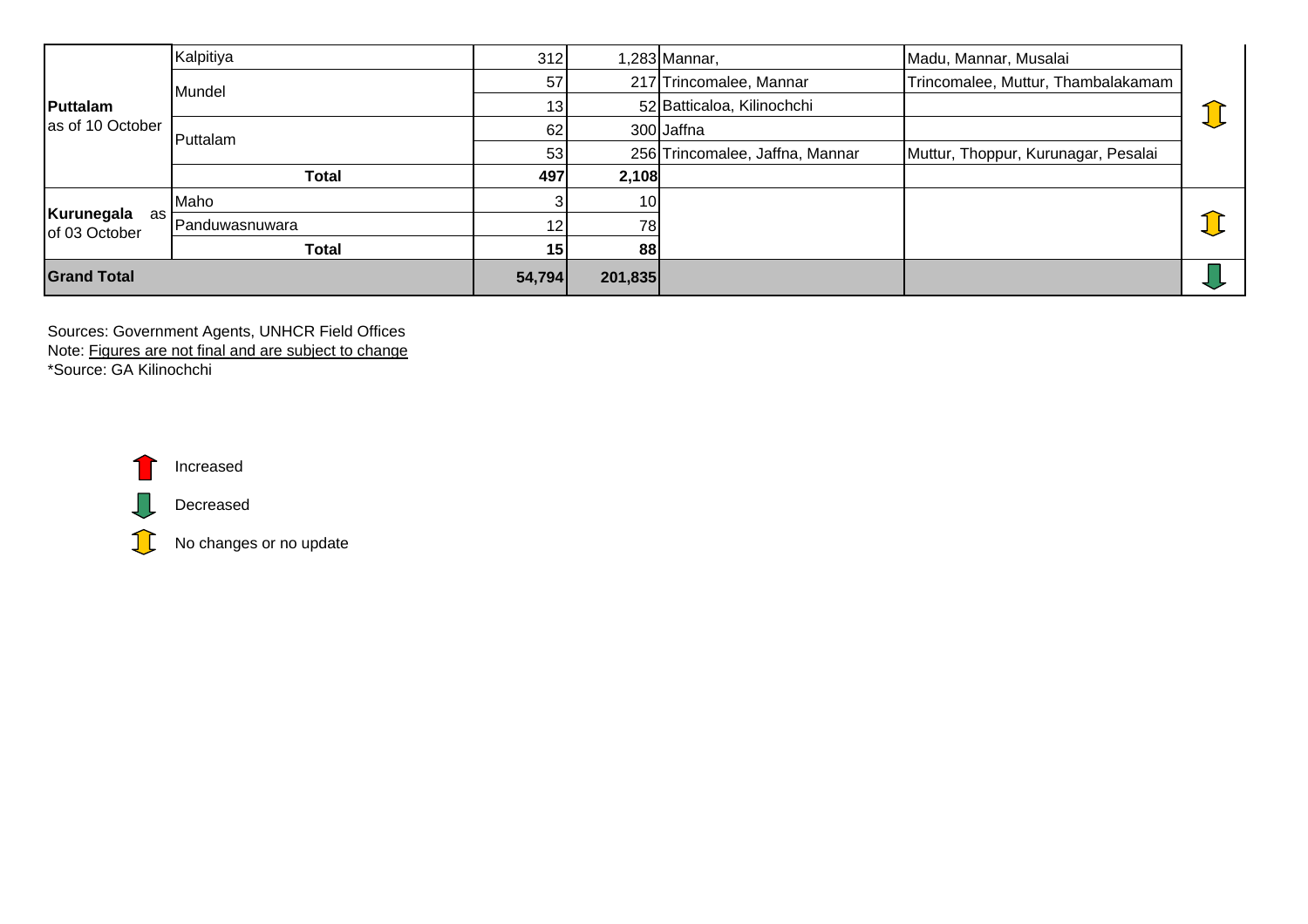

## **IDP MOVEMENTS AFTER 7 APRIL 2006**



**as at 23 October 2006**